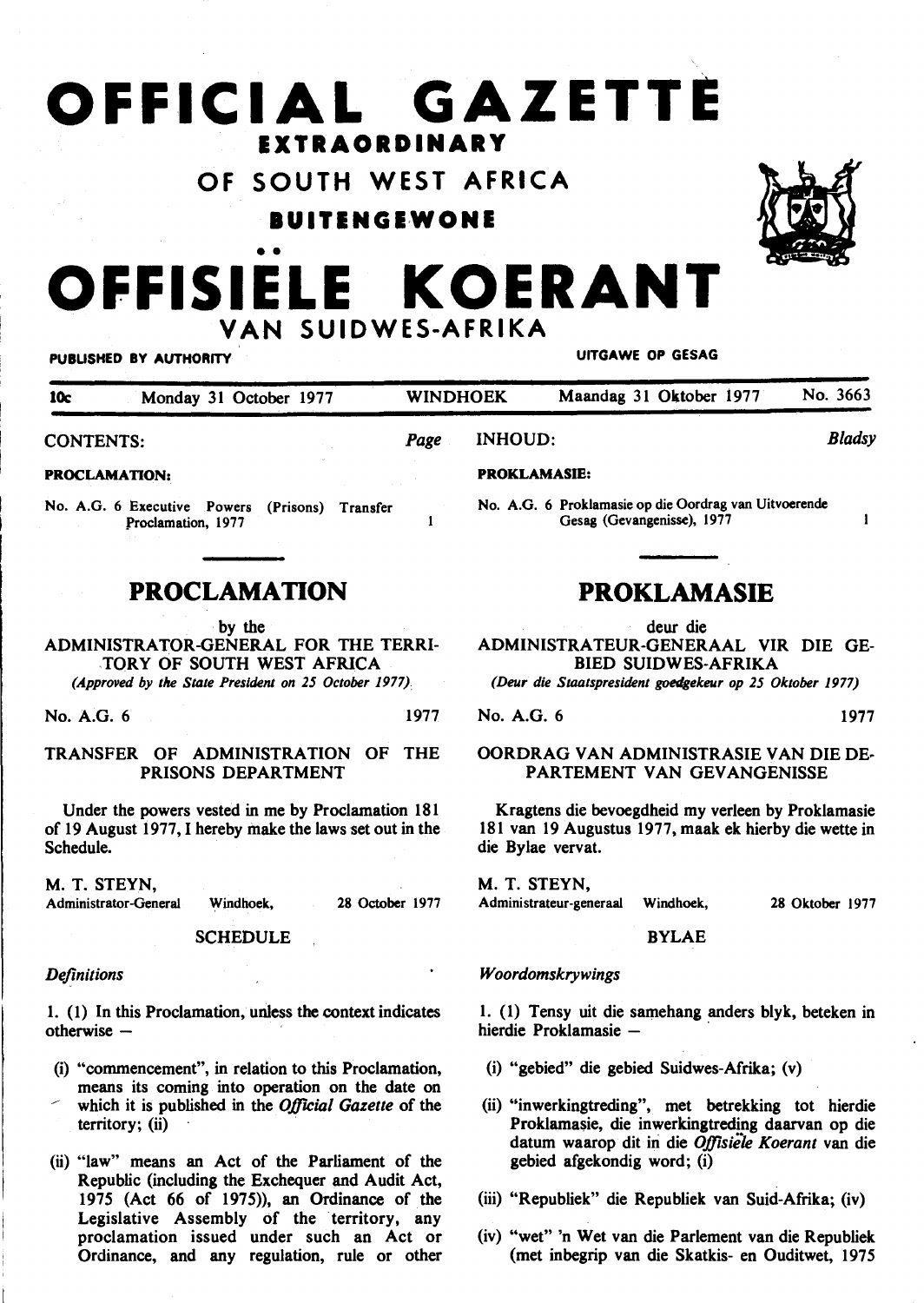enactment issued under such an Act, Ordinance or proclamation in so far as it relates to or applies in the territory or is connected with its administration or the administration in it of a matter referred to in section 2; (iv)

- (iii) "Prisons Act" means the Prisons Act, 1959 (Act 8 of 1959), as applied to the territory by the State President of the Republic by Proclamation R. 130 of 23 May 1969, as amended by Proclamation R.211 of 9 September 1977; (v)
- (iv) "Republic" means the Republic of South Africa; (iii)
- (v) "territory" means the territory of South West Africa. (i)

(2) Proclamation R.211 of 9 September 1977, referred to in the definition of "Prisons Act" in subsection (1), is hereby amended by the deletion of paragraph 3 of the Schedule thereto.

*Transfer of administration of Prisons Department* 

2. Notwithstanding anything to the contrary contained in any other law but subject to the provisions of this Proclamation, the administration of the affairs of the territory in relation to . any . matter which at the commencement of this Proclamation is administered by the Minister of Prisons of the Republic, shall be carried on by the Administrator-General.

#### *Application of laws*

3. (1) Subject to the provisions of subsection (2), any reference in the Prisons Act or in'any other law relating to a matter referred to in section  $2 -$ 

- (a) to the Minister of Prisons or Minister of Finance or State President or Parliament (including the Senate or the House of Assembly) or Government of the Republic, shall be construed as a reference to the Administrator-General;
- (b) to the State, shall be construed as including a reference to the Administrator-General;
- (c) to the Republic, shall be construed as a reference. to the territory;
- (d) to the *Government Gazette* of the Republic, shall be construed as a reference to the *Official Gazette* of the territory.

(2) The provisions of subsection (1) shall not apply with reference to  $-$ 

(Wet 66 van 1975)), 'n Ordonnansie van die Wetgewende Vergadering van die gebied, 'n proklamasie wat kragtens so 'n Wet of Ordonnansie uitgevaardig is, en 'n regulasie, reel of ander maatreel wat kragtens so 'n Wet, Ordonnansie of proklamasie uitgevaardig is, vir sover dit op die gebied betrekking bet of daarin geld of met die administrasie daarvan, of die administrasie van 'n aangeleentheid in artikel 2 bedoel daarin, in verband staan; (ii)

(v) "Wet op Gevangenisse" die Wet op Gevangenisse, 1959 (Wet 8 van 1959), soos deur die Staatspresident van die Republiek by Proklamasie R.130 van 23 Mei 1969, soos gewysig deur Proklamasie R.211 van 9 September 1977, op die gebied toegepas. (iii)

(2) Proklamasie R.211 van 9 September 1977, waama in die omskrywing van "Wet op ·Gevangenisse" in subartikel ( 1) verwys word, word hierby gewysig deur paragraaf 3 van die Bylae daarby te skrap.

*Oordrag van administrasie van Departement van Gevangenisse* 

2. Ondanks andersluidende bepalings van enige ander wet maar behoudens die bepalings van hierdie Proklamasie, word die administrasie van die sake van die gebied met betrekking tot 'n aangeleentheid wat by die inwerkingtreding van hierdie Proklamasie deur die Minister van Gevangenisse van die Republiek geadministreer word, deur die Administrateur-generaal behartig.

#### *Toepassing van wette*

3. (1) Behoudens die bepalings van subartikel (2), word 'n verwysing in die Wet op Gevangenisse of in enige ander wet wat op 'n aangeleentheid in artikel 2 bedoel, betrekking het  $-$ 

- (a) na die Minister van Gevangenisse of Minister van Finansies of Staatspresident of Parlement (met inbegrip van die Senaat of die Volksraad) of Regering van die Republiek, uitgele as 'n verwysing na die Administrateur-generaal;
- (b) na die Staat, uitgelê as 'n verwysing ook na die Administrateur-generaal;
- (c) na die Republiek, uitgele as 'n verwysing na die gebied;
- (d) na die *Staalskoerant* van die Republiek, uitgele as 'n verwysing na die *Offisieie Koerant* van die gebied.

.<br>(2) Die bepalings van subaftikel (1) is nie van toepassing nie met betrekking tot  $-$ 

 $\mathcal{F}=\frac{1}{2}\sum_{i=1}^{n} \sum_{j=1}^{n} \sum_{j=1}^{n} \sum_{j=1}^{n} \sum_{j=1}^{n} \sum_{j=1}^{n} \sum_{j=1}^{n} \sum_{j=1}^{n} \sum_{j=1}^{n} \sum_{j=1}^{n} \sum_{j=1}^{n} \sum_{j=1}^{n} \sum_{j=1}^{n} \sum_{j=1}^{n} \sum_{j=1}^{n} \sum_{j=1}^{n} \sum_{j=1}^{n} \sum_{j=1}^{n} \sum_{j=1}^{n} \sum_{j=1}^{n} \sum_{j=1}^{$  $1 - \frac{1}{4}$  (2)  $1 - \frac{1}{4}$ The Book of the State of the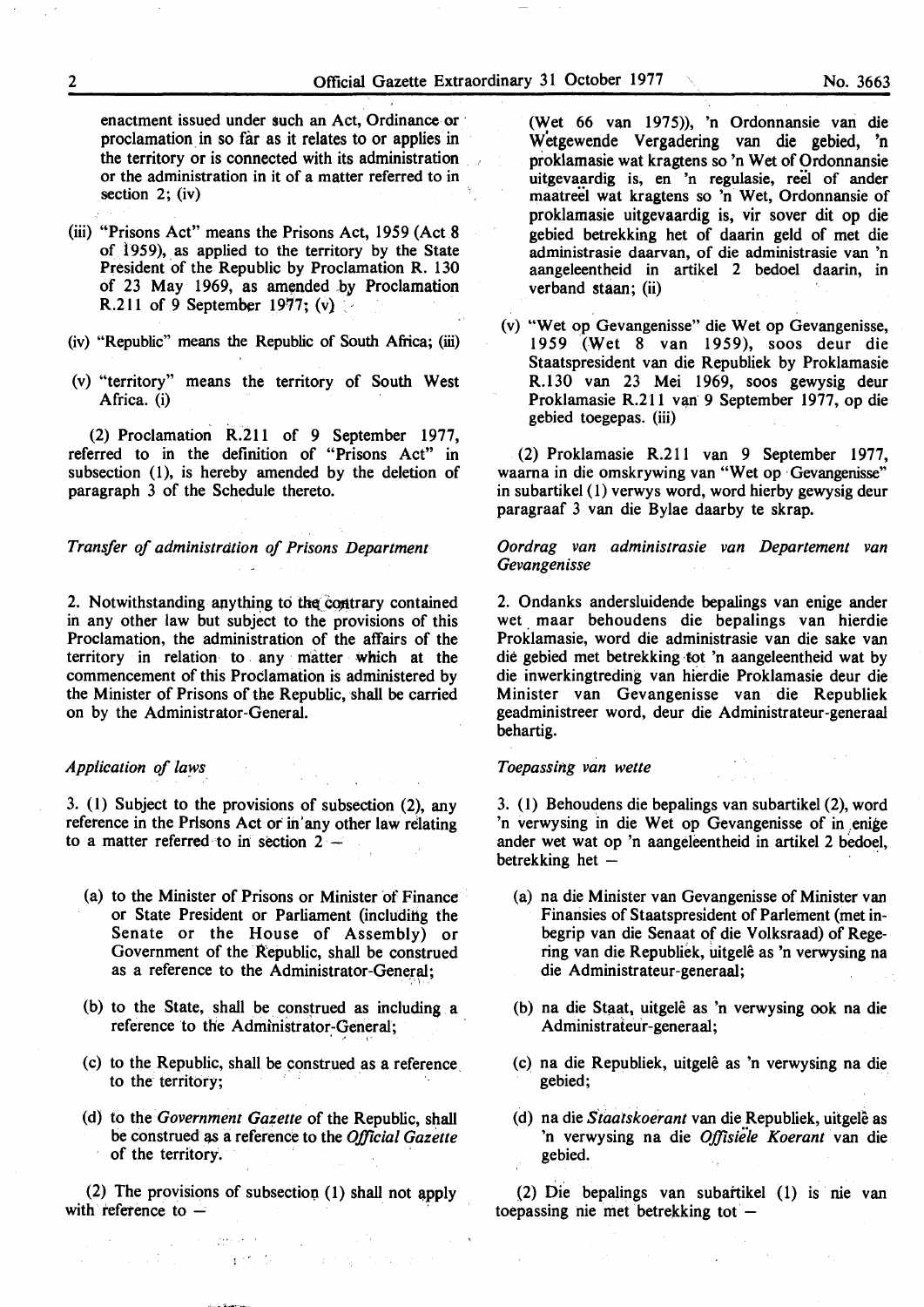- (a) sections 19 and 88, and the reference to the State President in section 72 and, in relation to the commutation of any sentence by the State President, in section 31 of the Prisons Act;
- (b) those provisions of the Prisons Act or any other law providing for or relating to the appointment, promotion, transfer, secondment, remuneration, allowances, discipline, trial, discharge or suspension, the retirement, leave and pension rights and privileges or any other conditions of service of any member of the Prisons Service as defined in the said,Act or of any other person who is, or is engaged for employment, in the service of the State or the Government of the Republic or any of its departments in terms of that Act or any other law;
- (c) such provisions of any law as the Administrator-General may determine, to such extent or . with reference to such matter and with effect from such date (which may be a date earlier than the date of the determination) as he may determine, and made known by the Chief Director of his Office by notice in the *Official Gazette* of the territory.

(3) Any ,proclamation, regulation or rule which is issued or made after the commencement of this Proclamation by the State President, or by or under the authority of the Minister of Prisons, in terms of a law applying both in the territory and in the Republic, and which is published in the *Government Gazette* of the Republic, shall, notwithstanding the provisions of subsection (1), apply in the territory if such proclamation, regulation or rule or the notice by which it is so published, contains a statement that it has been issued or made with the consent of the Administrator-General and applies also in the territory: Provided that for the purposes of the application of such proclamation, regulation or rule in the territory, the provisions of subsection (1) shall apply.

#### *Delegation of powers*

4. (1) The Administrator-General may delegate any power other than a power to issue a proclamation or to make regulations or rules, which is conferred upon him by any law as applied by section  $3(1)$ , and which but for the provisions of this subsection he would not be empowered to delegate, to the Commissioner of Prisons.

(2) The Commissioner of Prisons may delegate any power delegated to him under subsection (1) or, notwith- $\sim$ standing anything to the contrary contained in any other law, delegated ·to or conferred upon him under or by such other law, to an officer as defined in the Prisons Act who is stationed in the territory.

- (a). artikels 19 en 88, en die verwysing na die Staatspresident in artikel 72 en, mét betrekking tot die versagting. van 'n vonnis deur die Staatspresident, in artikel 31 van die Wet op Gevangenisse;
- (b) daardie bepalings van die Wet op Gevangenisse of 'n ander wet wat voorsiening maak vir of betrekking het op die aanstelling, bevordering, verplasing, oorplasing, afstaan, besoldiging, toelaes, tug, verhoor, ontslag of skorsing, die uitdienstredings-, verlof- en pensioenregte en -voordele of enige ander diensvoorwaardes van 'n lid van die Gevangenisdiens soos in genoemde Wet omskryf of van 'n ander persoon wat ingevolge daardie Wet of 'n ander wet in die diens van die Staat of die Regering van die Republiek of 'n departement daarvan is of geneem word;

(c) die bepalings van 'n wet wat die Administrateurgeneraal bepaal, in die mate of met betrekking tot die aangeleentheid en vanaf die datum (wat 'n datum vroeer as die datum van die bepaling kan wees) wat hy bepaal, en wat deur die Hoofdirekteur van sy Kantoor by kennisgewing in die *Offisieie Koerant* van die gebied bekendgemaak word.

(3) 'n Proklamasie, regulasie of reel wat na die inwerkingtreding van hierdie Proklamasie deur die Staatspresident of deur of op gesag van die Minister van Gevangenisse kragtens 'n wet wat sowel in die gebied as in die Republiek van toepassing is, uitgevaardig of gemaak word en wat in die *Staatskoerant* van die Republiek afgekondig word, is, ondanks die bepalings van subartikel (1), in die gebied van toepassing indien daar in die proklamasie, regulasie of reel of die kennisgewing waarby dit aldus afgekondig word, verklaar word dat dit met die toestemming van die Administrateur-generaal uitgevaardig of gemaak is en ook in die gebied van toepassing is: Met dien verstande dat die bepalings van subartikel (1) by die toepassing van daardie proklamasie, regulasie of reel in die gebied geld.

#### *Delegering van bevoegdhede*

4. ( 1) Die Administrateur-generaal kan 'n bevoegdheid, behalwe 'n bevoegdheid om 'n proklamasie uit te vaardig of om regulasies of reels te maak, wat by 'n wet soos deur artikel 3(1) toegepas, aan hom verleen word en wat hy nie sou kon delegeer as dit nie vir die bepalings van hierdie subartikel was nie, aan die Kommissaris van Gevangenisse delegeer.

(2) Die Kommissaris van Gevangenisse kan 'n bevoegdheid wat kragtens subartikel (1) of, ondanks andersluidende bepalings van enige ander wet, kragtens of by sodanige ander wet aan· hom gedelegeer is of verleen word, aan 'n ofiisier soos · in die Wet op Gevangenisse omskryf. wat in die gebied diens doen, delegeer.